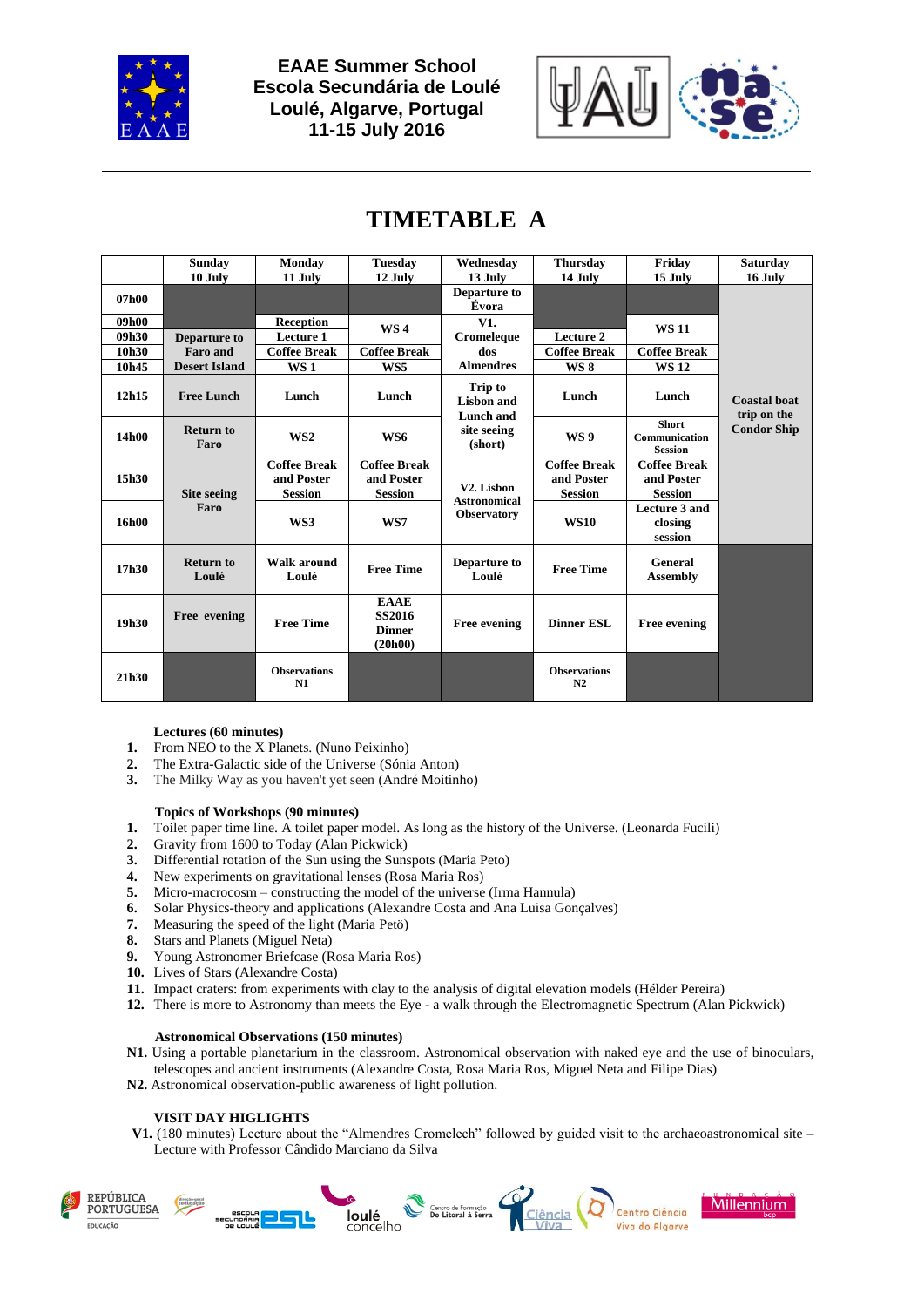

## **EAAE Summer School Escola Secundária de Loulé Loulé, Algarve, Portugal 11-15 July 2016**



**V2.** (120 minutes) Visit to Lisbon Astronomical Observatory and Lecture about "The Lisbon Astronomical Observatory and the History of Astronomy in Portugal"

# **TIMETABLE B**

|       | <b>Sunday</b>             | Monday                                              | <b>Tuesday</b>                                      | Wednesdav                                        | <b>Thursday</b>                                     | Friday                                              | <b>Saturday</b>                    |
|-------|---------------------------|-----------------------------------------------------|-----------------------------------------------------|--------------------------------------------------|-----------------------------------------------------|-----------------------------------------------------|------------------------------------|
|       | 10 July                   | 11 July                                             | 12 July                                             | 13 July<br>Departure to                          | 14 July                                             | 15 July                                             | 16 July                            |
| 07h00 |                           |                                                     |                                                     | Évora                                            |                                                     |                                                     |                                    |
| 09h00 |                           | <b>Reception</b>                                    | WS <sub>2</sub>                                     | V1.                                              |                                                     | <b>WS 12</b>                                        |                                    |
| 09h30 | Departure to              | Lecture 1                                           |                                                     | Cromeleque                                       | Lecture 2                                           |                                                     |                                    |
| 10h30 | <b>Faro</b> and           | <b>Coffee Break</b>                                 | <b>Coffee Break</b>                                 | dos                                              | <b>Coffee Break</b>                                 | <b>Coffee Break</b>                                 |                                    |
| 10h45 | <b>Desert Island</b>      | WS 9                                                | WS <sub>3</sub>                                     | <b>Almendres</b>                                 | WS <sub>4</sub>                                     | WS7                                                 |                                    |
| 12h15 | <b>Free Lunch</b>         | Lunch                                               | Lunch                                               | <b>Trip to</b><br><b>Lisbon</b> and<br>Lunch and | Lunch                                               | Lunch                                               | <b>Coastal boat</b><br>trip on the |
| 14h00 | <b>Return to</b><br>Faro  | <b>WS5</b>                                          | WS <sub>1</sub>                                     | site seeing<br>(short)                           | <b>WS11</b>                                         | <b>Short</b><br>Communication<br><b>Session</b>     | <b>Condor Ship</b>                 |
| 15h30 | Site seeing               | <b>Coffee Break</b><br>and Poster<br><b>Session</b> | <b>Coffee Break</b><br>and Poster<br><b>Session</b> | V <sub>2</sub> . Lisbon<br><b>Astronomical</b>   | <b>Coffee Break</b><br>and Poster<br><b>Session</b> | <b>Coffee Break</b><br>and Poster<br><b>Session</b> |                                    |
| 16h00 | Faro                      | WS 6                                                | <b>WS 10</b>                                        | <b>Observatory</b>                               | <b>WS 8</b>                                         | Lecture 3 and<br>closing<br>session                 |                                    |
| 17h30 | <b>Return to</b><br>Loulé | Walk around<br>Loulé                                | <b>Free Time</b>                                    | Departure to<br>Loulé                            | <b>Free Time</b>                                    | General<br><b>Assembly</b>                          |                                    |
| 19h30 | <b>Free evening</b>       | <b>Free Time</b>                                    | <b>EAAE</b><br>SS2016<br><b>Dinner</b><br>(20h00)   | <b>Free evening</b>                              | <b>Dinner ESL</b>                                   | <b>Free evening</b>                                 |                                    |
| 21h30 |                           | <b>Observations</b><br>N1                           |                                                     |                                                  | <b>Observations</b><br>N2                           |                                                     |                                    |

## **Lectures (60 minutes)**

- **1.** From NEO to the X Planets. (Nuno Peixinho)
- **2.** The Extra-Galactic side of the Universe (Sónia Anton)
- **3.** The Milky Way as you haven't yet seen (André Moitinho)

### **Topics of Workshops (90 minutes)**

- **1.** Toilet paper time line. A toilet paper model. As long as the history of the Universe. (Leonarda Fucili)
- **2.** Gravity from 1600 to Today (Alan Pickwick)
- **3.** Differential rotation of the Sun using the Sunspots (Maria Peto)
- **4.** New experiments on gravitational lenses (Rosa Maria Ros)
- **5.** Micro-macrocosm constructing the model of the universe (Irma Hannula)
- **6.** Solar Physics-theory and applications (Alexandre Costa and Ana Luisa Gonçalves)
- **7.** Measuring the speed of the light (Maria Petö)
- **8.** Stars and Planets (Miguel Neta)
- **9.** Young Astronomer Briefcase (Rosa Maria Ros)
- **10.** Lives of Stars (Alexandre Costa)
- **11.** Impact craters: from experiments with clay to the analysis of digital elevation models (Hélder Pereira)
- **12.** There is more to Astronomy than meets the Eye a walk through the Electromagnetic Spectrum (Alan Pickwick)

#### **Astronomical Observations (150 minutes)**

- **N1.** Using a portable planetarium in the classroom. Astronomical observation with naked eye and the use of binoculars, telescopes and ancient instruments (Alexandre Costa, Rosa Maria Ros, Miguel Neta and Filipe Dias)
- **N2.** Astronomical observation-public awareness of light pollution.

## **VISIT DAY HIGLIGHTS**